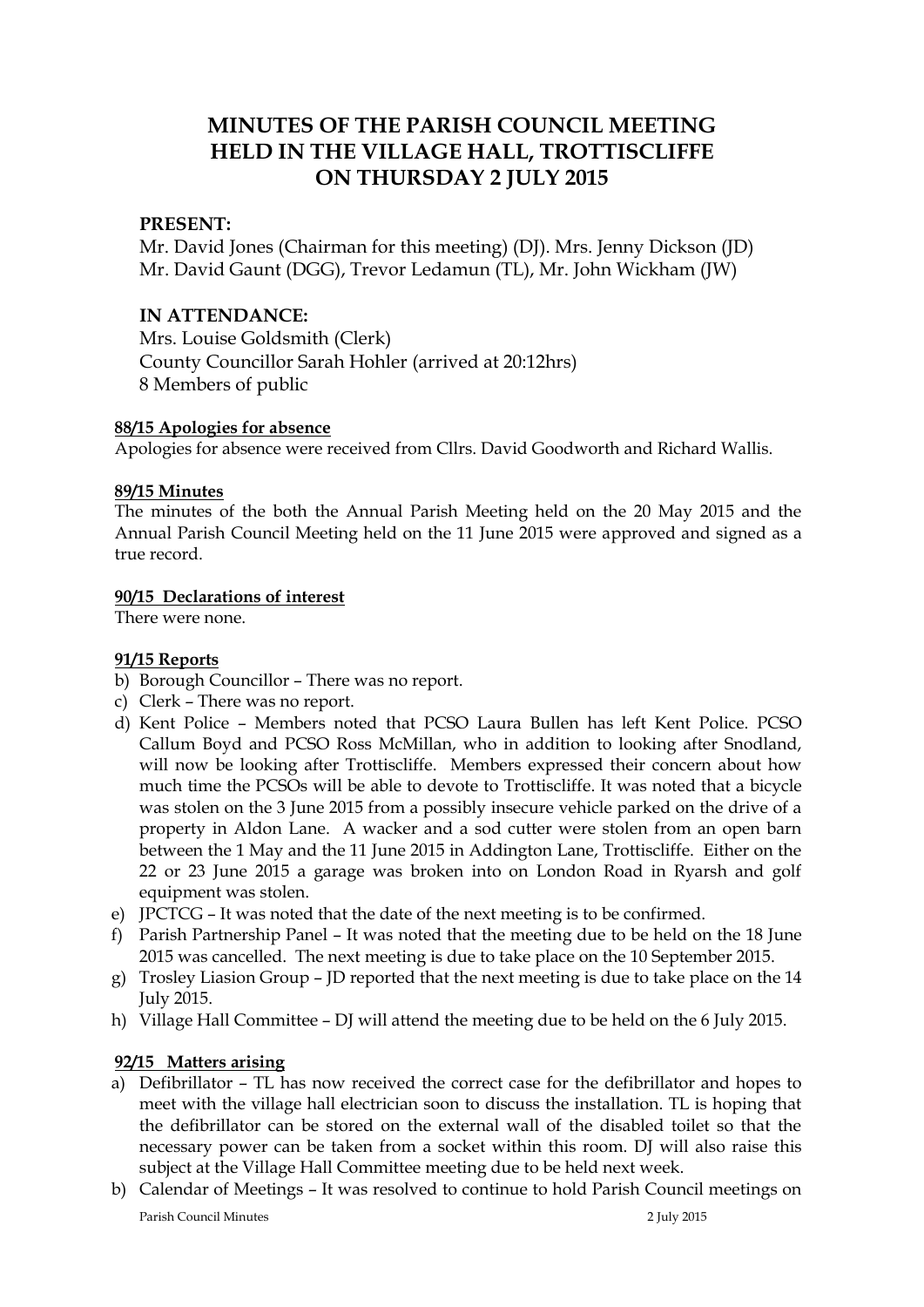the first Thursday of each month except in January and August when no meetings are normally held.

#### **93/15 Finance & Policies**

a) Statement of payments to be made and income received

Bank Account balances as at 1 June 2015

TPC £17,739.49 TCC £17,858,32 National Savings Account: £1,662.17

**Receipts** 

T&MBC Community Enhancement Fund £2,289.00

| Description               | <b>Cheque</b> | Amount    |
|---------------------------|---------------|-----------|
|                           | Number        |           |
| (Hire of Hall)            | 100959        | £ 70.00   |
| (Mowing)                  | 100960        | £ 300.00  |
| (Clerk's Salary)          | 100961        | £1,031.13 |
| (Clerk's Tax)             | 100962        | £ 23.00   |
| $(Induction Course - DJ)$ | 100963        | £ $25.00$ |
| (Invoiced expenses)       | 100964        | £ 300.00  |
|                           |               | £1,749.13 |
|                           |               |           |

The Chairman proposed that the cheques listed above be signed. Agreed.

b) Clerk's Contract and adoption of NALC Pay Awards

It was **resolved** that a working party would meet to approve the Clerk's Contract. The working group will consist of the Clerk, TL, JD and DJ. Members **resolved** to adopt the NALC Pay Awards for the new Clerk. A provisional date and time of the 9 July at 7.30pm was set. JD to check the availability of the village hall.

## c) Adoption of Standing Orders It was **resolved** that the same working group would meet to draft the Standing Orders for the Parish Council based on the NALC model.

d) Adoption of Financial Regulations It was **resolved** that the Clerk would prepare and circulate draft financial regulations and risk control procedures for adoption at the next meeting.

# e) Transparency Code

 The Clerk had circulated the legal briefing notes from NALC on the Transparency Code. Pursuant to s.2 of the Local Government and Planning Act 1980 the Government has issued a code of recommended practice for Parish Councils with a turnover not exceeding £25,000. The Code requires certain documents to be published on a website which is publicly accessible and free of charge. The following items should be published:

- All transactions/items of expenditure above £100
- End of year accounts
- Annual Governance Statement
- Internal Audit Report
- List of Councillors and Members responsibilities
- Details of public land and building assets
- Draft minutes
- Agenda and associated papers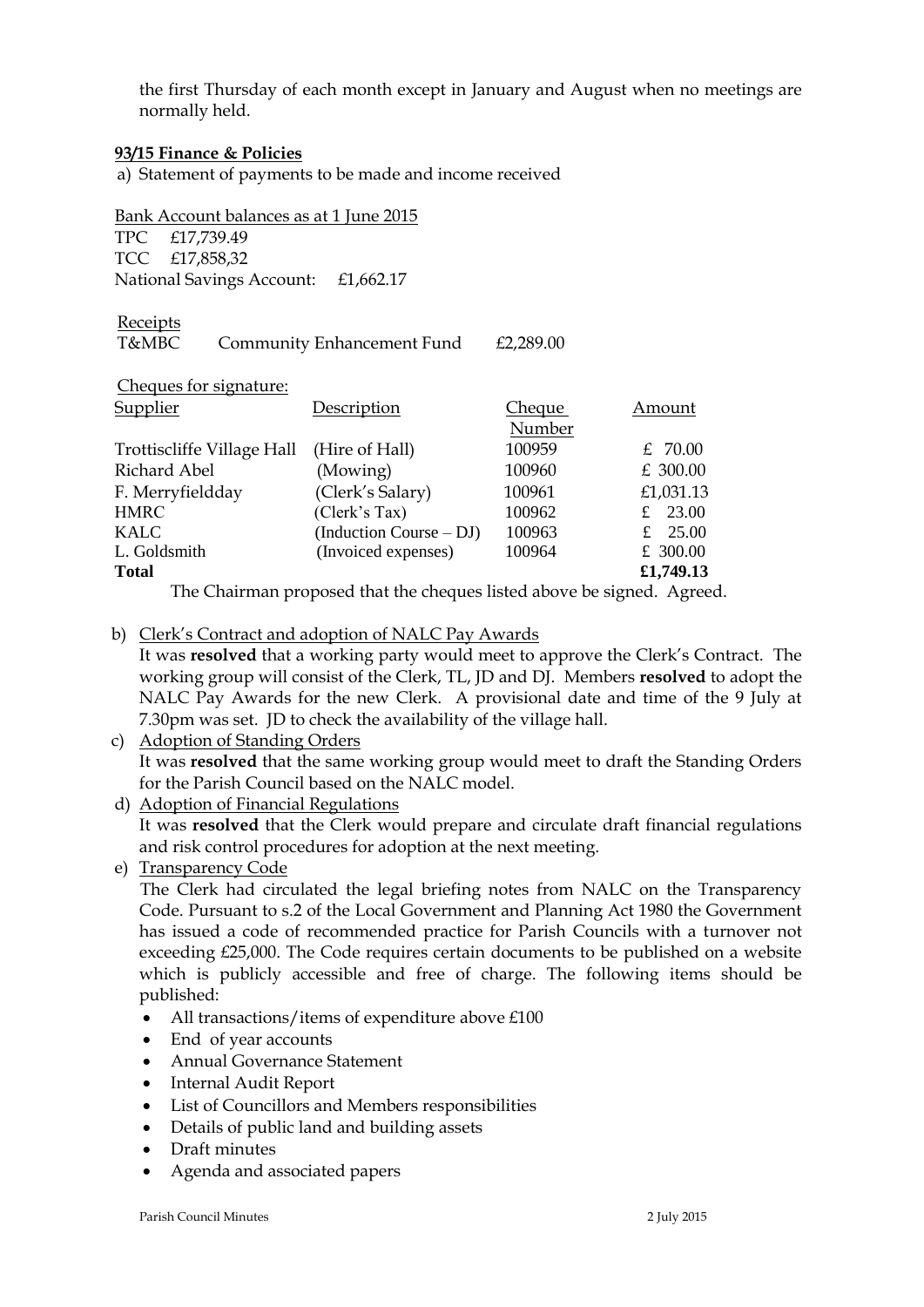Members discussed whether the village website would be robust enough to accommodate all this extra information and also the fact that the Clerk is not able to directly access it to regularly update the required information. Members **resolved** that the Clerk should set up a new Parish Council website using the Education IT services at KCC who host the website management system for parish councils. Members acknowledged that this would mean a lot of additional work for the new Clerk and that the new website would therefore evolve over time to meet the requirements of the Transparency Code. Once adopted all policy documents will also be made available on this website along with the details of all Councillors and their DPIs.

# f) Bank Mandate

The Clerk explained that some errors had possibly occurred with the new bank mandate. The Clerk agreed to visit Nationwide to try and resolve the problem.

# g) Proposal to purchase a laptop for the Clerk

It was agreed that this would be discussed by the working group. TL had some concerns about purchasing a laptop at the moment given the likelihood that a new version of Windows is due to be coming out. The Clerk explained that KALC suggest that for data protection reasons a dedicated laptop should be used.

## h) Victim Support

Members considered a request for a donation. As a donation had only been made in September 2014 Members **resolved** to not make a further donation this time.

# **91/15 Reports**

a) County Councillor – Sarah Hohler reported that Offham Primary School had achieved an 'outstanding' status following a recent Ofsted inspection. Stansted Church of England School will be closing on the 31 July 2015. New schools are planned for Leybourne Chase and Kings Hill. Following further industrial action in Calais operation stack on the M20 continues. Sarah Hohler offered to organise and fund a speed survey on Vigo Hill. Sarah Hohler suggested that if the recorded speeds are high then it may be possible to ask KCC to extend the area of the 20mph speed restriction further up the hill. Members **resolved** to accept this offer which will be funded from Mrs Hohler's Member Grant. Sarah Hohler kindly agreed to remind KCC that she had requested for the white lines on the speed humps to be repainted. Members discussed the merits of Smiley Sign Road Safety Displays.

*20:18hrs County Councillor Sarah Hohler left the meeting* 

## **94/15 Members of public**

Two members of public gave some background information on the planning proposal TM/15/1758/OA. A further two members of public gave some background information on planning proposal TM/15/01687/OA. A representative from the Ramblers Association asked Members to report the fence is falling over footpath MR187 near Whitakers. He suggested that because of the steep slope and erosion that some steps should be constructed at this point. The representative also asked for Members to consider the reinstatement of part of the footpath MR165 which is currently obscured by crops.

## **95/15 Planning**

The Chairman proposed and it was resolved to consider planning proposal TM/15/01584/FL at this meeting as the matter would have been considered under item 95/15 (c) (3) below.

#### a) Applications

1] TM/15/1758/OA - Downsview, 8 Green Lane, Trottiscliffe, ME19 5DX

Outline application: Construction of a 5 bedroom single dwelling.

**Resolved** to object to the above proposals. Members believe that the proposals represent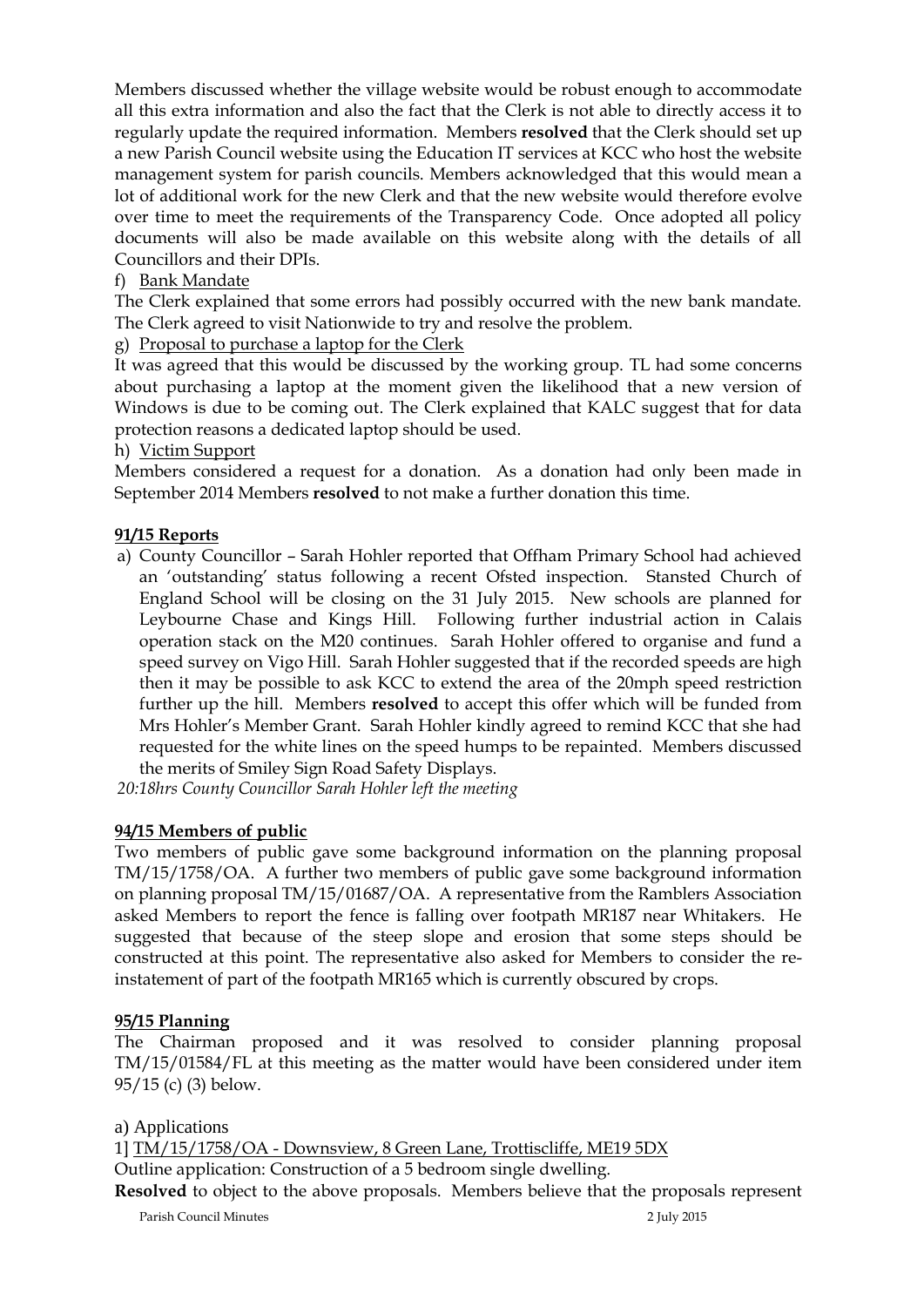inappropriate development within an AONB. The visual impact of the bulk, scale and proposed materials for the new dwelling is of concern. Members feel the proposed dwelling is not in keeping with the nearby properties and are therefore concerned about the impact upon the street-scene and the general setting. The proposed dwelling is located next to the bridleway MR185 and public footpath MR189 and Members believe that the scale and bulk of the proposed dwelling will affect the views for users of the local amenities. Members would have liked to have seen a planning statement as they believe the proposals would mean the removal of several mature trees which would also have a significant impact upon the visual amenity

*20:45hrs 2 members of public left the meeting*

2] TM/15/01687/OA – Little Reeds, Ford Lane, Trottiscliffe, ME19 5DP

Outline Application: Erection of a four bedroom detached dwelling of approximately 300m sq. habitable area with double garage, to the rear of Little Reeds with access from Ford Lane with all other matters reserved.

**Resolved:** To object to the above proposals. Members believe that the proposals affect the openness of the AONB and Green Belt. Members are concerned about the visual impact of the bulk and scale of the development and its appropriateness within a village setting in an AONB. Members were surprised not to have been provided with a topographical and arboricultural survey as they believe a number of trees and a mature hedgerow on the western boundary will need to be removed which would mean that the proposed dwelling would have an unacceptable impact on the wider locality. Members are also concerned about the access and likely increase in trip generation on to this narrow road.

*20:55hrs 5 members of public left the meeting*

3] TM/15/00473/RD - The Shack Pilgrims Way Trottiscliffe, ME19 5EP

Details of landscaping and boundary treatment pursuant to condition 3 of planning permission TM/14/01514/FL (Erection of detached dwelling house)

**Resolved:** To have no objections to the above proposals and agree that their implementation will discharge condition 3 of planning permission TM/14/01514/FL.

4] TM/15/01584/FL - 1 Green Lane, Trottiscliffe, ME19 5DX – Single Storey Extension.

**Resolved:** To have no objections to the above proposals but would like to highlight that this is a retrospective planning application.

b) Decisions from T&MBC

There were none to report.

c) Other planning matters

1] KCC/TM/0378/2014 – Wrotham Quarry - KCC has advised the Clerk that additional time for determination has been agreed with the applicant to give them the opportunity to overcome a number of issues raised by the Environmental Agency and South East Water concerning groundwater protection. The application may be determined at a meeting provisionally set for the 12 August 2015 but it is more likely that it will be considered at a meeting due to be held on the 9 September 2015.

2] Whittaker Cottage – unauthorised use as separate dwelling. Still waiting for a response from enforcement.

3] 1 Green Lane - unauthorised rear extension – see item 95/15 (a) (4) above.

4] Darren's Meadow Green Lane - unauthorised works. Still waiting for a response from enforcement.

5] The Warrens – erection of a replacement building. Still waiting for a response from enforcement.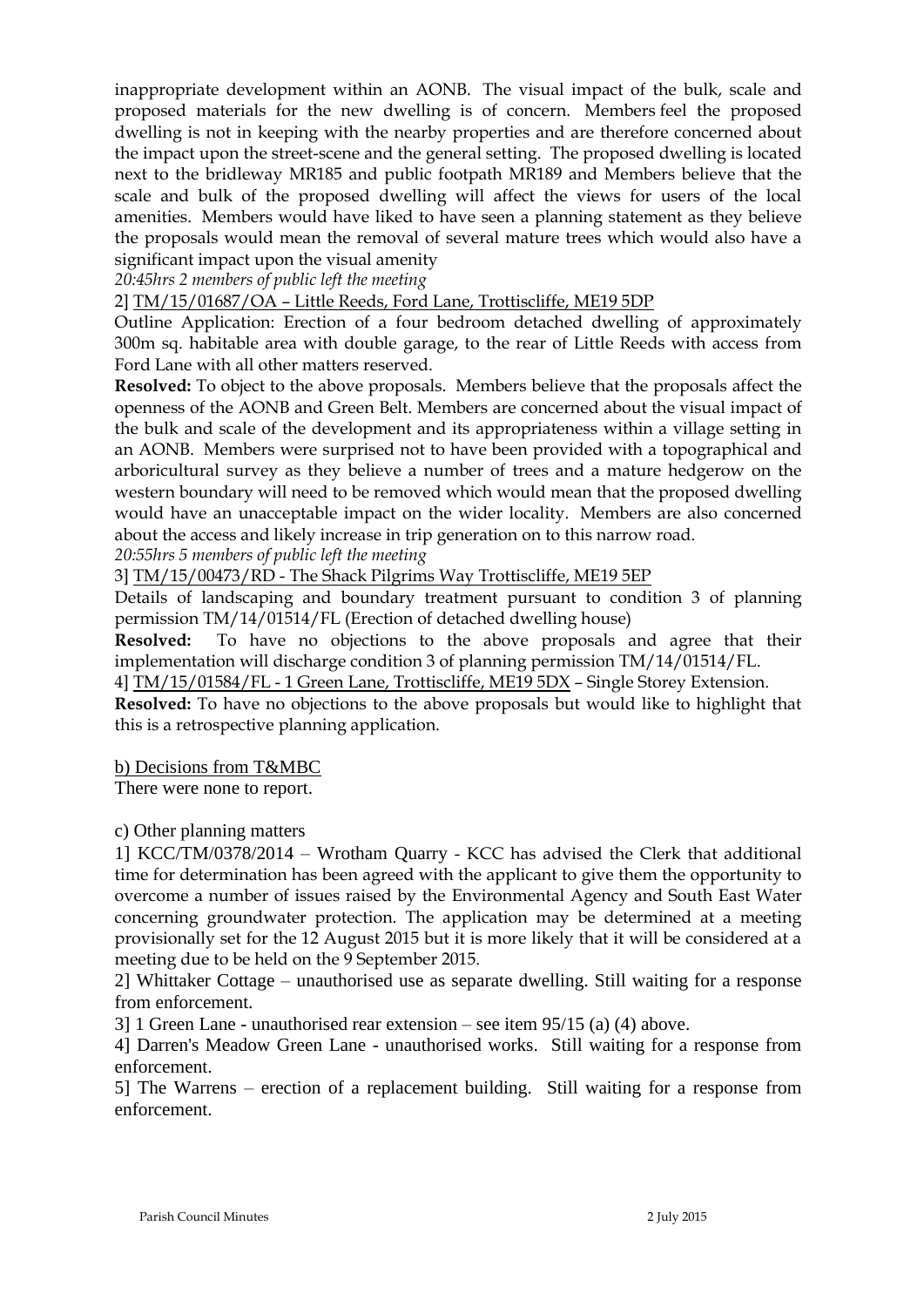# **96/15 Highways, Footways and Footpaths**

1] Enquiry 17044601 – Speeding traffic in Taylor's Lane. The Clerk had contacted Highways regarding the problem of speeding traffic through the village, particularly alongside the duck pond where traffic mounted the pavement. KCC have responded that as there is no existing crash history they are unable to support a highway improvement at this time. The information provided will be recorded and held by the Traffic and Safety Team.

2] Request to relocate the village sign next to the duck pond – Members noted that TL and the Clerk will be meeting with KCC on the 14 July 2015. KCC will be asked to find out who owns the strip of land on which the trees have been planted adjacent to the highway and to decide whether the village sign could be re-sited to the green opposite The George.

3] Request to repaint the white lines in the middle of the road and on the speed bumps in Taylors Lane – The Clerk and TL will discuss this with KCC at their meeting. County Councillor Sarah Hohler has advised the Clerk that she will find out when the white paint on the speed humps will be refreshed.

4] Request to repaint the yellow zig zag lines outside the school – The Clerk will try and find out when T&MBC will be doing this.

5] MR185, needs strimming – Members noted that this has been done.

6] MR187, fence fallen on the footpath – Clerk to report.

7] JW and JD are planning on preparing some maps to show the position of all the definitive footpaths, bridleways and other information such as dog waste bins and litter bins as a record for the Parish Council.

# **97/15 Open Spaces, Recreation Ground and Allotments**

1] The RoSPA inspection is due to take place in July 2015. Members noted that JW has agreed to meet with the inspector on site. It was suggested and agreed that the Clerk should find out who else offers this service for the inspection due next year.

## **98/15 Correspondence**

a) For Information

1] Area 2 Planning Committee – 8 July 2015

2] Joint Transportation Board – 28 September 2015

3] Parish Partnership Panel – 10 September 2015

4] Joint Standards Committee – 1 July 2015

b) On Circulation

The following correspondence had been circulated:- KALC – Highways, Transportation & Waste Survey Results 2014 KALC/PCC/Chief Constable/SECAMB Events e-watch T&MBC – Planning Applications KALC – KCC Consultation Kent's Drainage & Local Flood Risk – draft Rural Services Network T&MBC – Love Kent Hate Litter Campaign PCSO Laura Bullen farewell letter

c) Requiring Attention

1] KALC Councillor induction courses – dates noted. DJ will be attending one of the events.

2] Public consultation of draft recommendations for new electoral arrangements – the Clerk was asked to respond to the consultation stating that Members do not feel it is benefit to be in the same electoral ward as Snodland.

3] Correspondence regarding Hartwood, Seven Mile Lane – a company that deals with